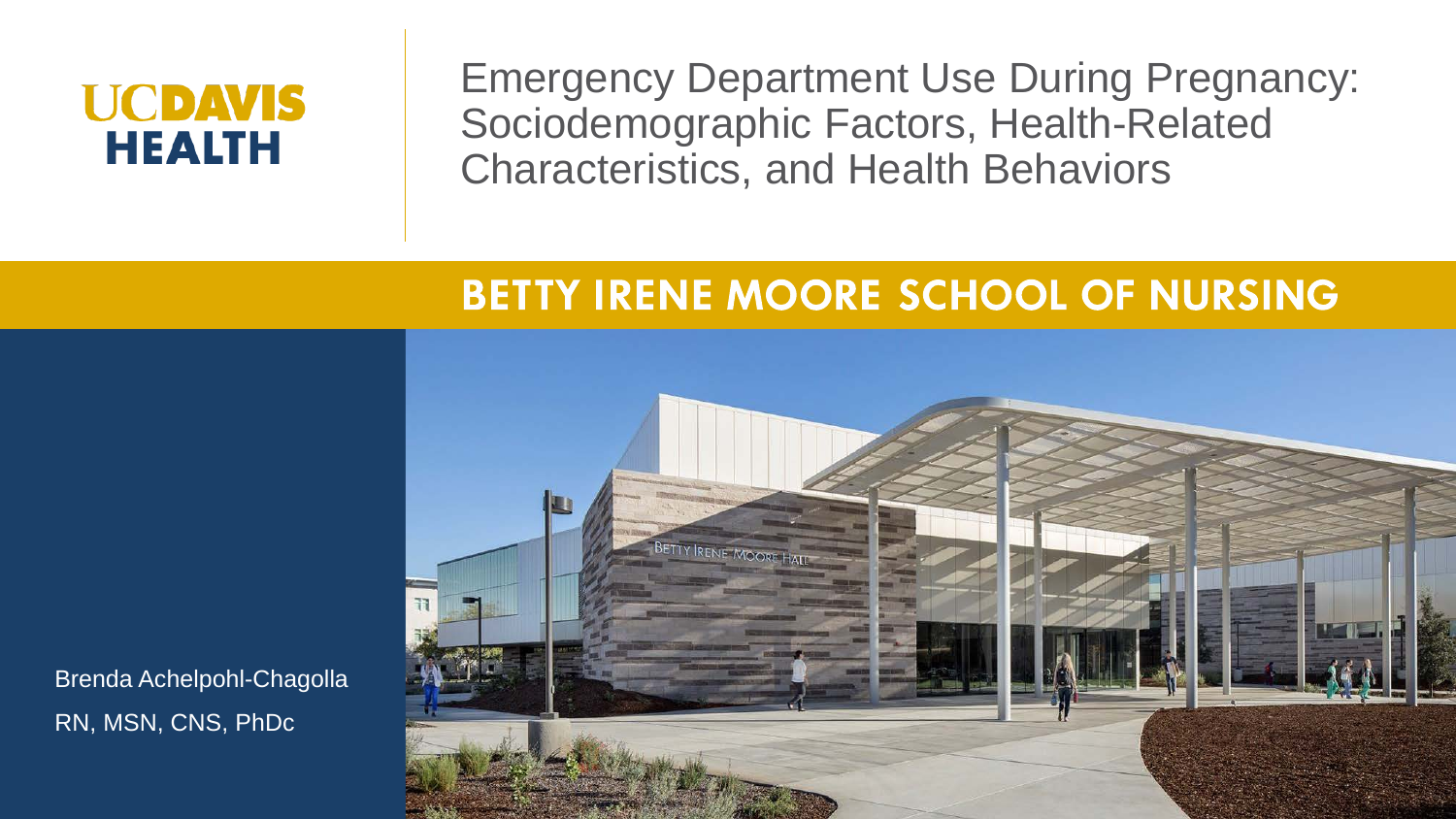



#### **THE CALIFORNIA PREGNANCY-ASSOCIATED MORTALITY REVIEW**

Report from 2002 to 2007 **Maternal Death Reviews** 



Overcrowding Safety Net Maternal **Mortality** 

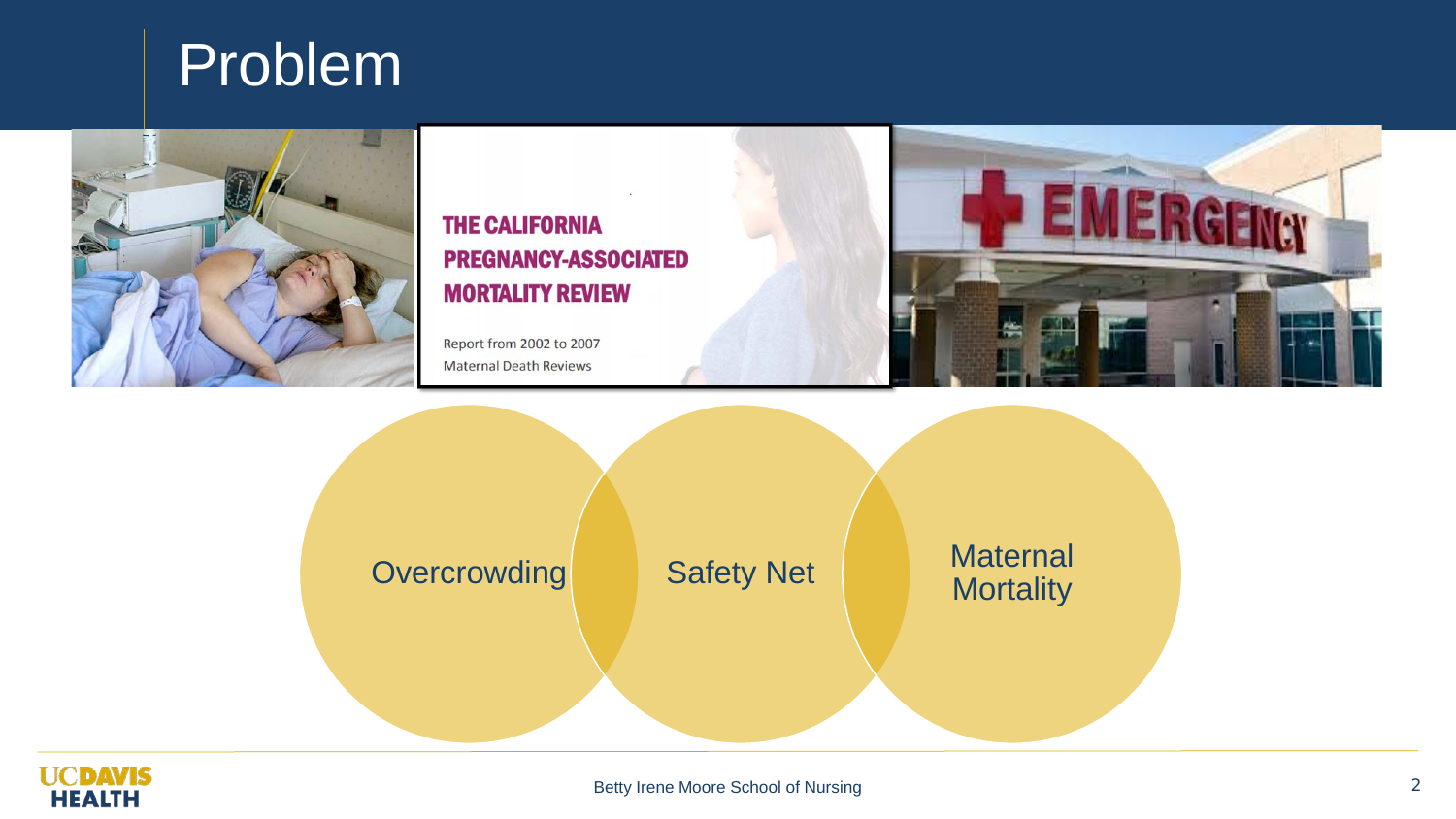#### Current Literature

Rates of emergency department use during pregnancy 20% to 49%

#### **Sociodemographic Factors**

- Young Maternal Age
- Region of US
- Single
- Public Insurance

#### **Health-Related Characteristics**

- Asthma
- Obesity
- Hypertension
- Pre-pregnancy **Diabetes**
- Gestational **Diabetes**

#### **Health Behaviors**

- Smoking
- Drug use
- Intermediate/Inadeq uate Prenatal Care
- Delayed Entry into Prenatal Care

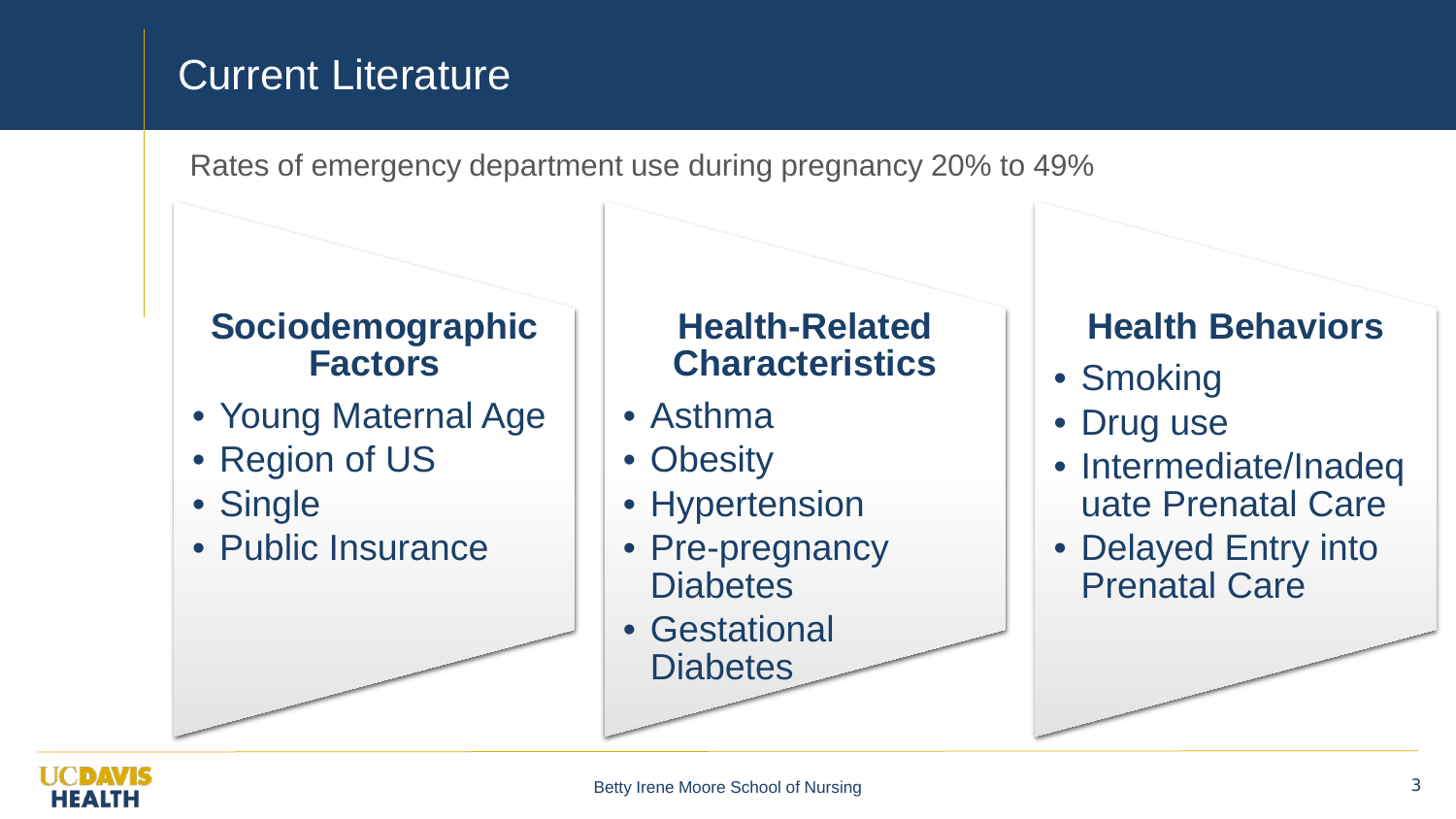## Purpose

To describe individual factors (i.e., sociodemographic factors, health-related characteristics, health behaviors) associated with emergency department use among pregnant women.



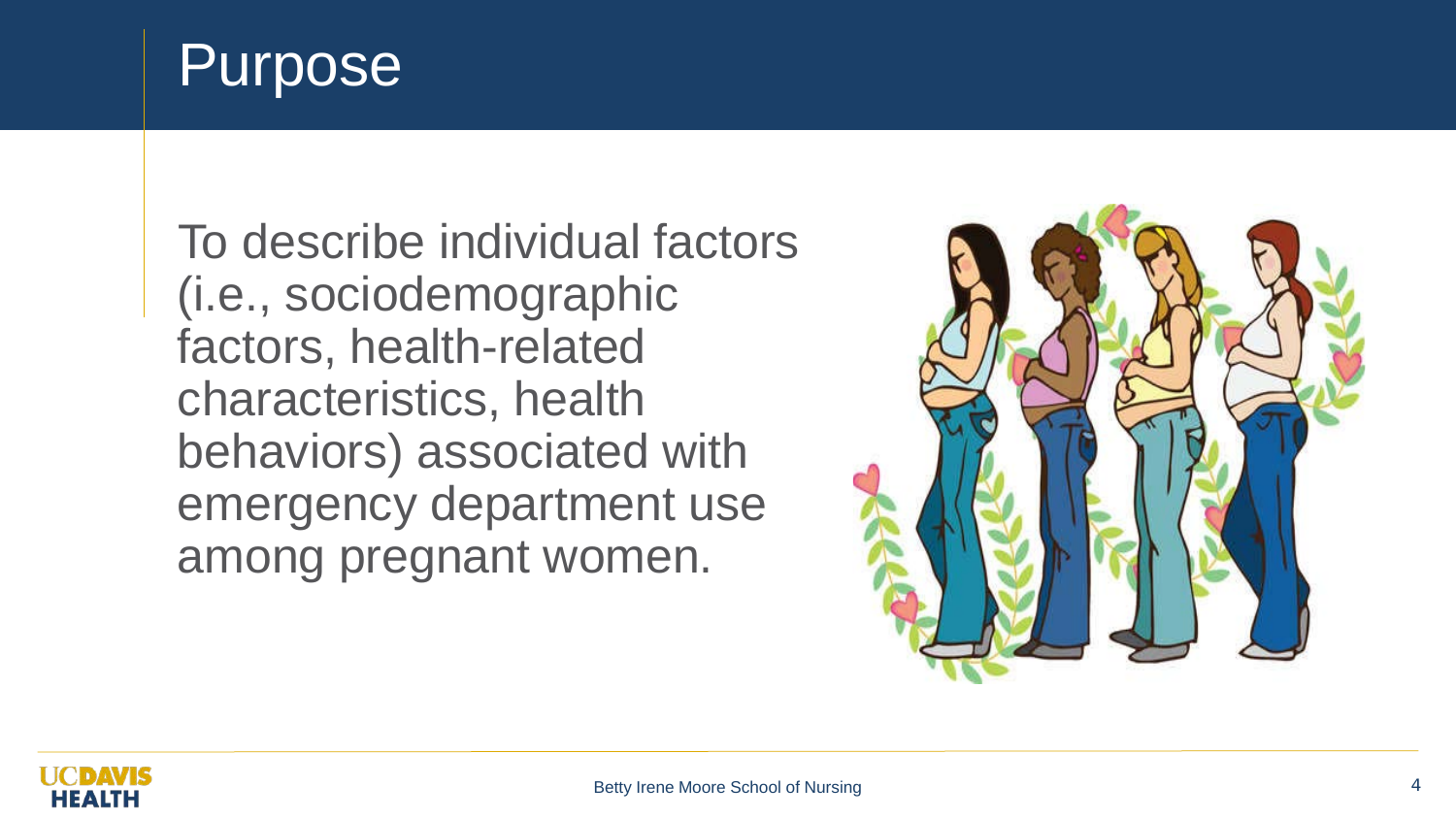#### Variables of Interest

the contract of the contract of the contract of

**HEALTH** 

| Sociodemographic<br>Factors                     | • Maternal Age<br>• Race/Ethnicity<br>• Insurance Status<br>• Marital Status                              |  |
|-------------------------------------------------|-----------------------------------------------------------------------------------------------------------|--|
| <b>Health-Related</b><br><b>Characteristics</b> | • Gravidity and Parity<br>• Pre-pregnancy BMI<br>• Pre-pregnancy Diabetes<br>• Pre-pregnancy Hypertension |  |
| <b>Health</b><br><b>Behaviors</b>               | • Smoking Status<br>• Illicit Drug Use<br>• Prenatal Care Adequacy                                        |  |
|                                                 |                                                                                                           |  |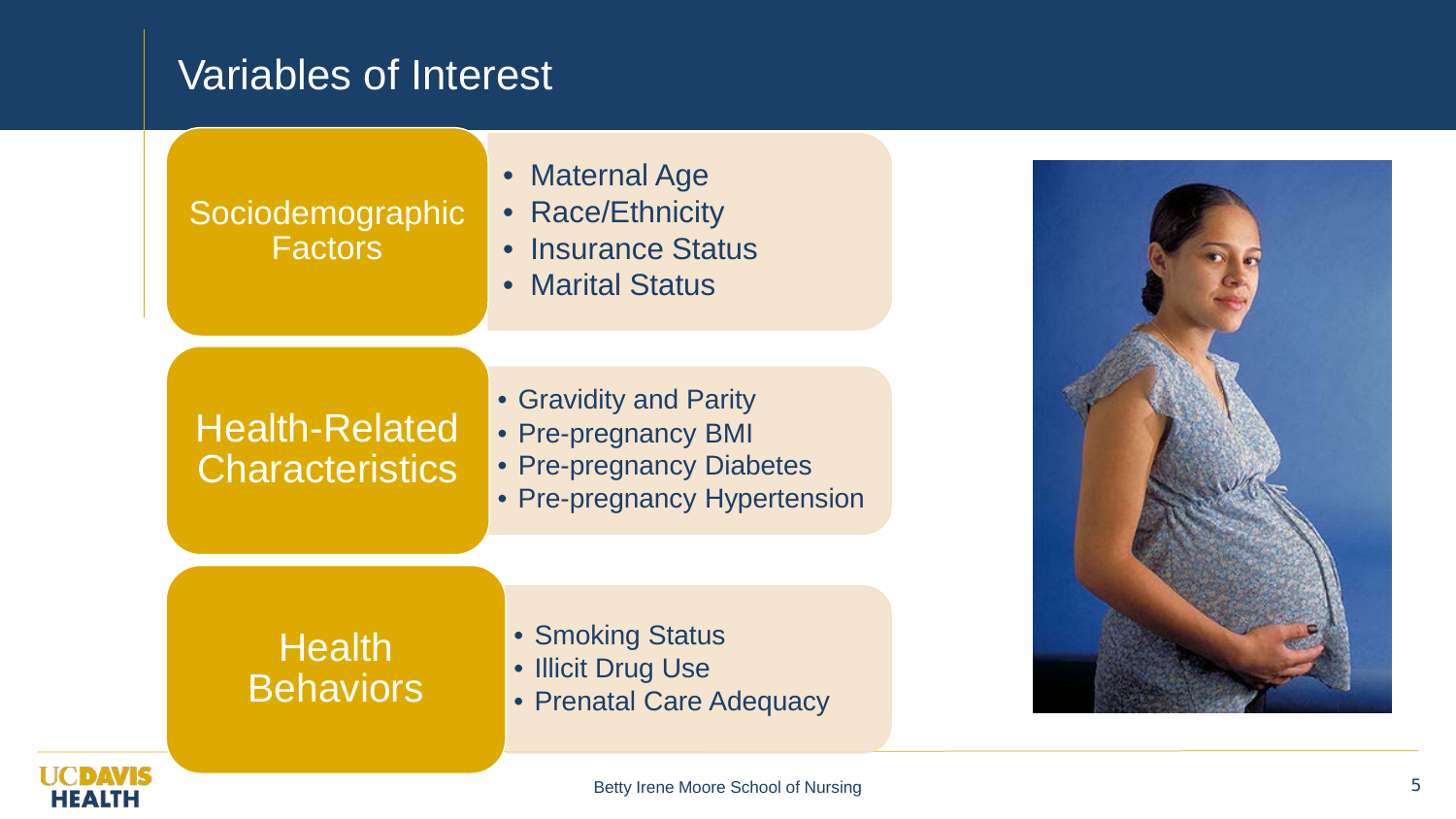#### **Methodology**

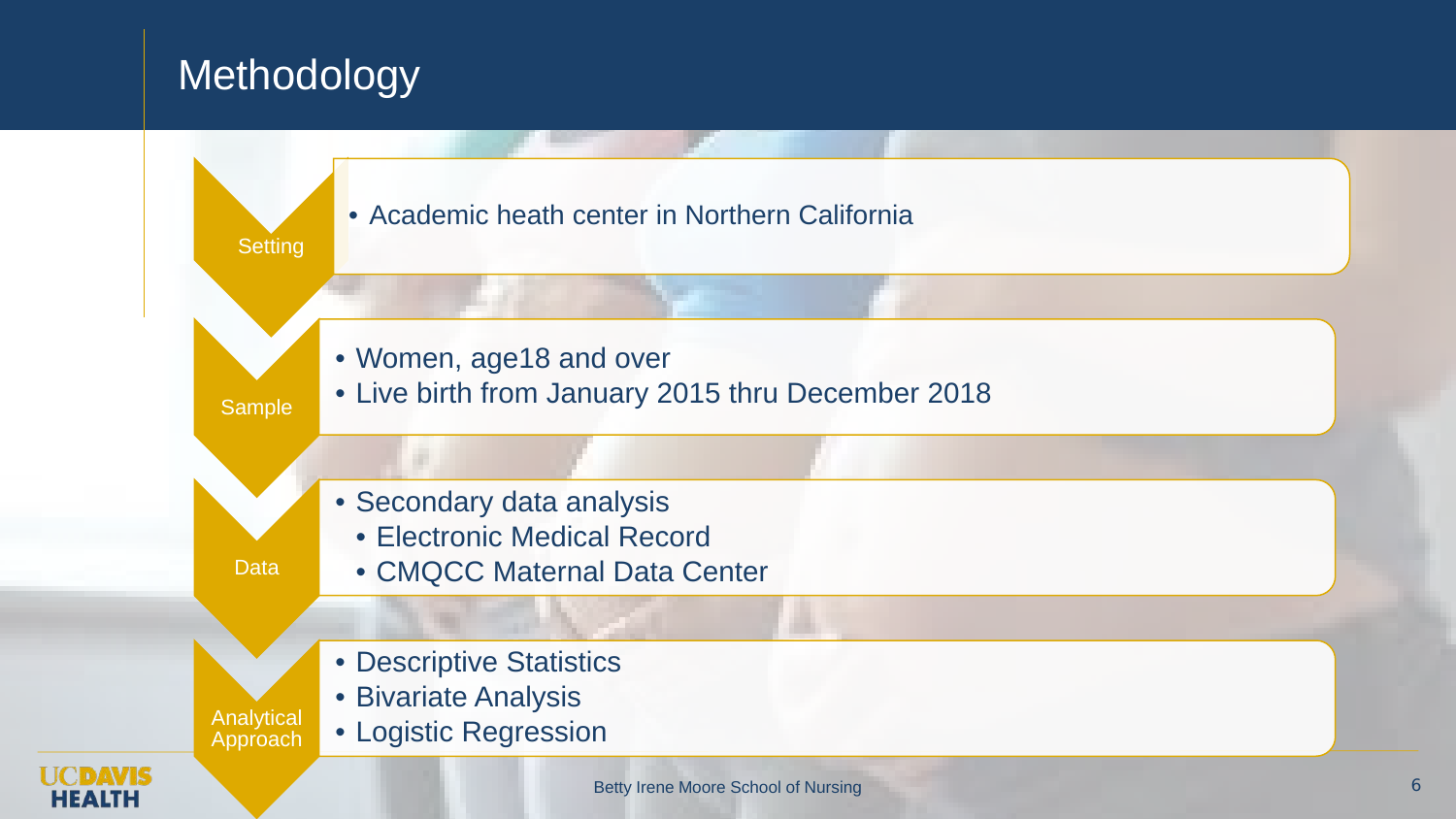#### Results (N=3,882)

### **Sociodemographic** Factors

- Maternal Age (Younger)
- Race/Ethnicity (Minority)
- Marital Status (Not Married)
- Insurance Status (Public)

## Health-Related **Characteristics**

- Gravidity Parity (Higher)
- Pre-pregnancy BMI
- **Pre-pregnancy Diabetes**
- **Pre-pregnancy Hypertension**

## Health Behaviors

- Smoking Status (Current Smoker)
- Illicit Drug Screening (Positive)
- Prenatal Care Adequacy

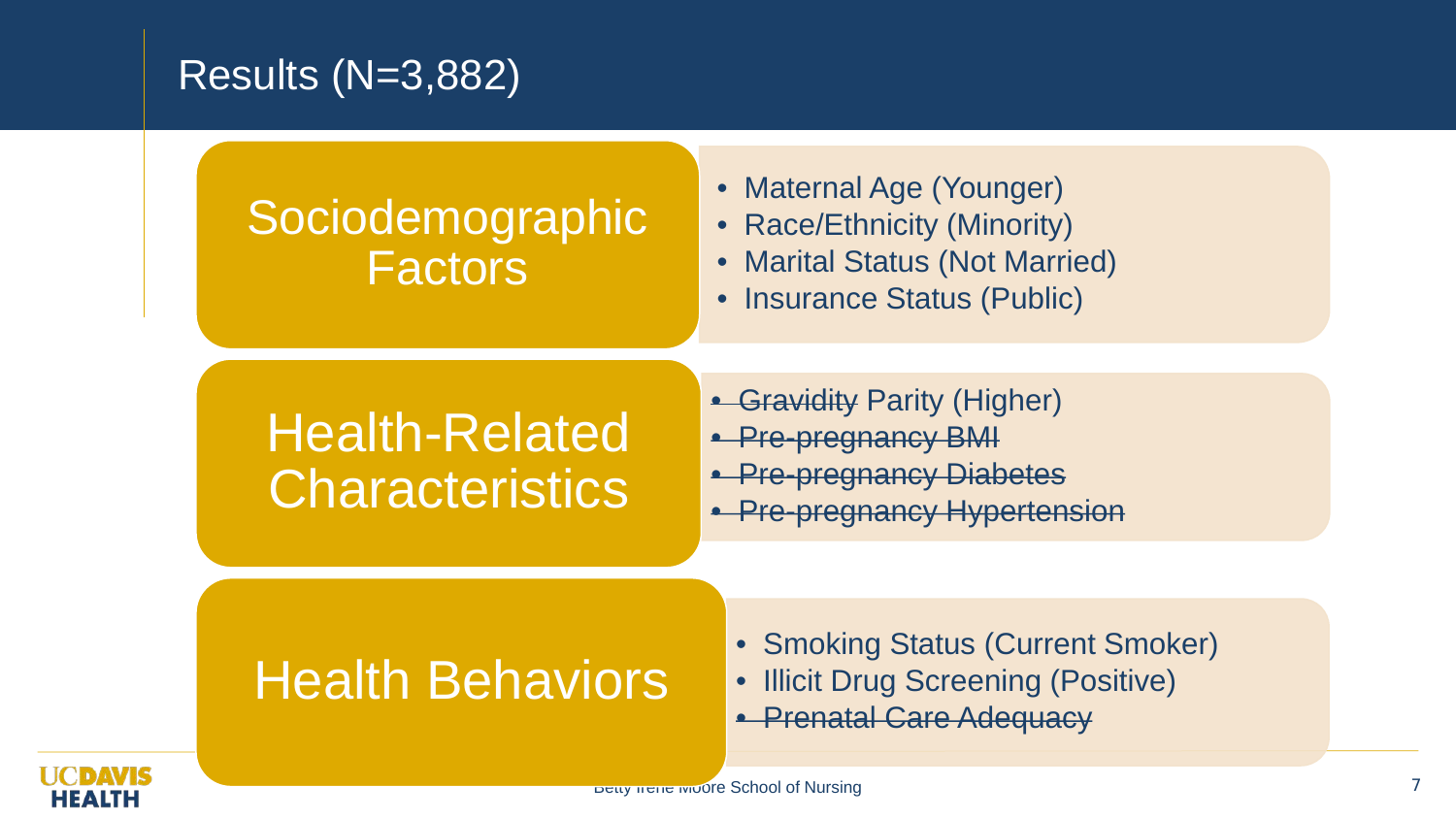#### **Discussion**



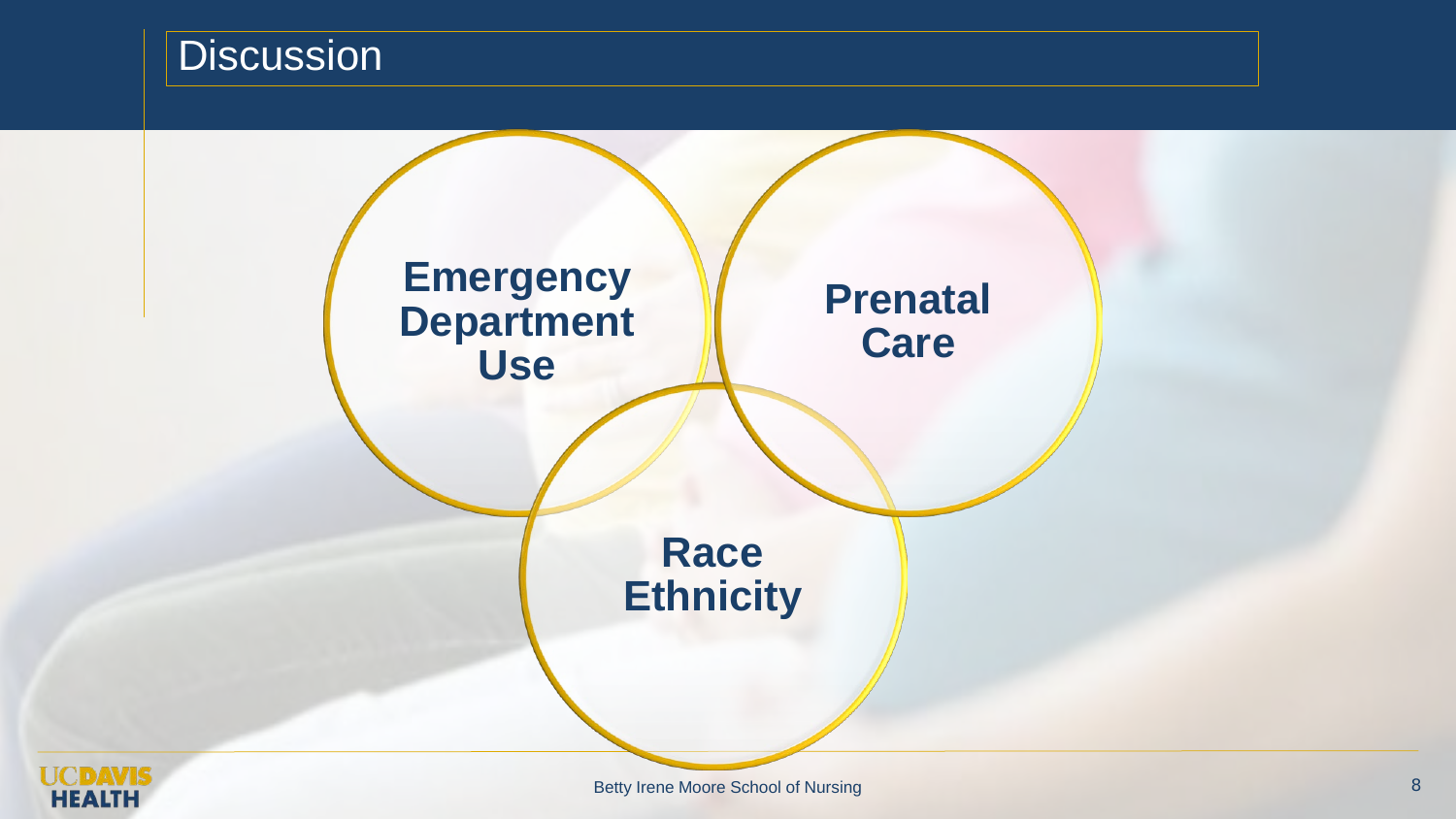#### Discussion-Emergency Department Use



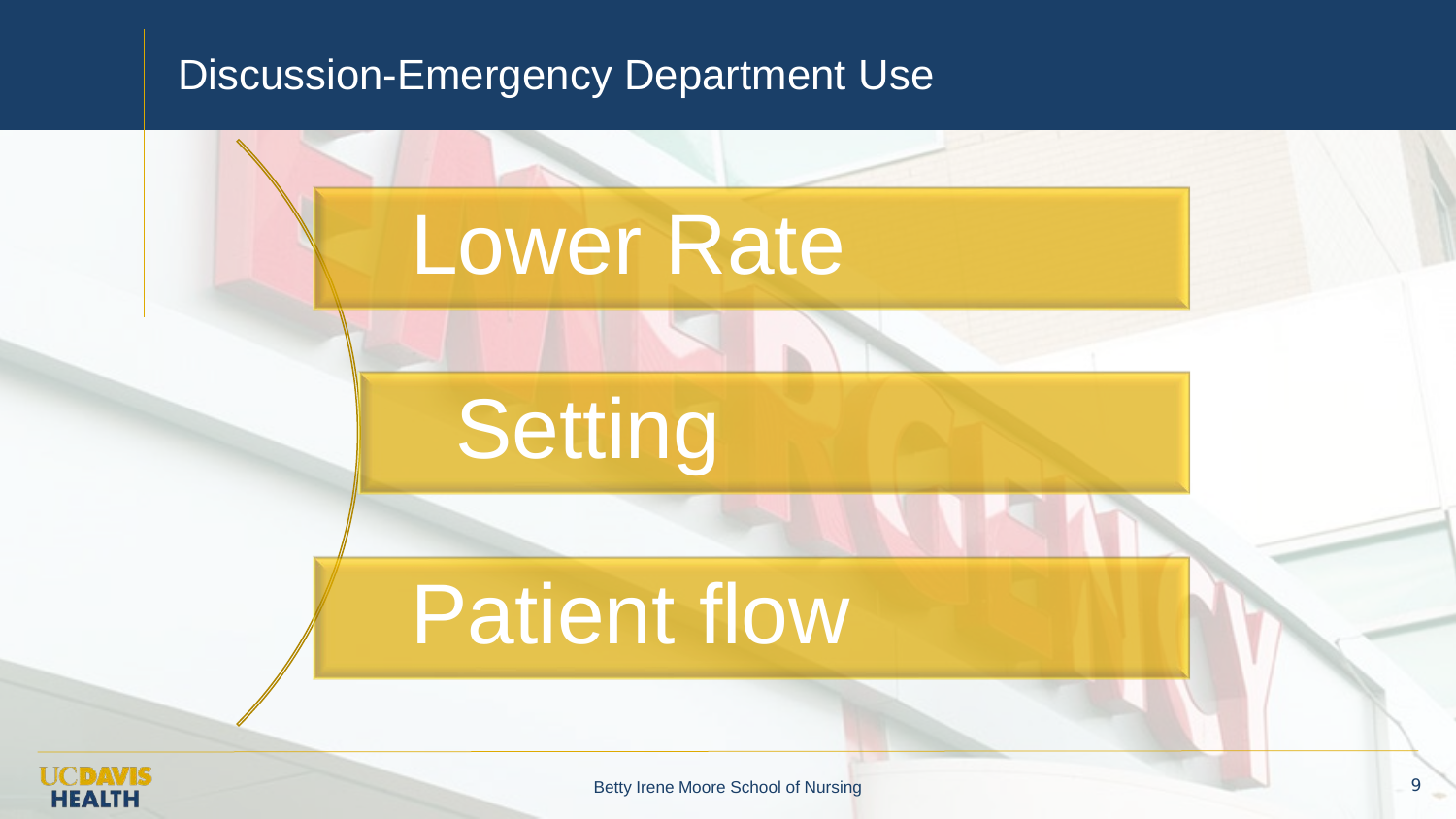#### Discussion- Race/Ethnicity

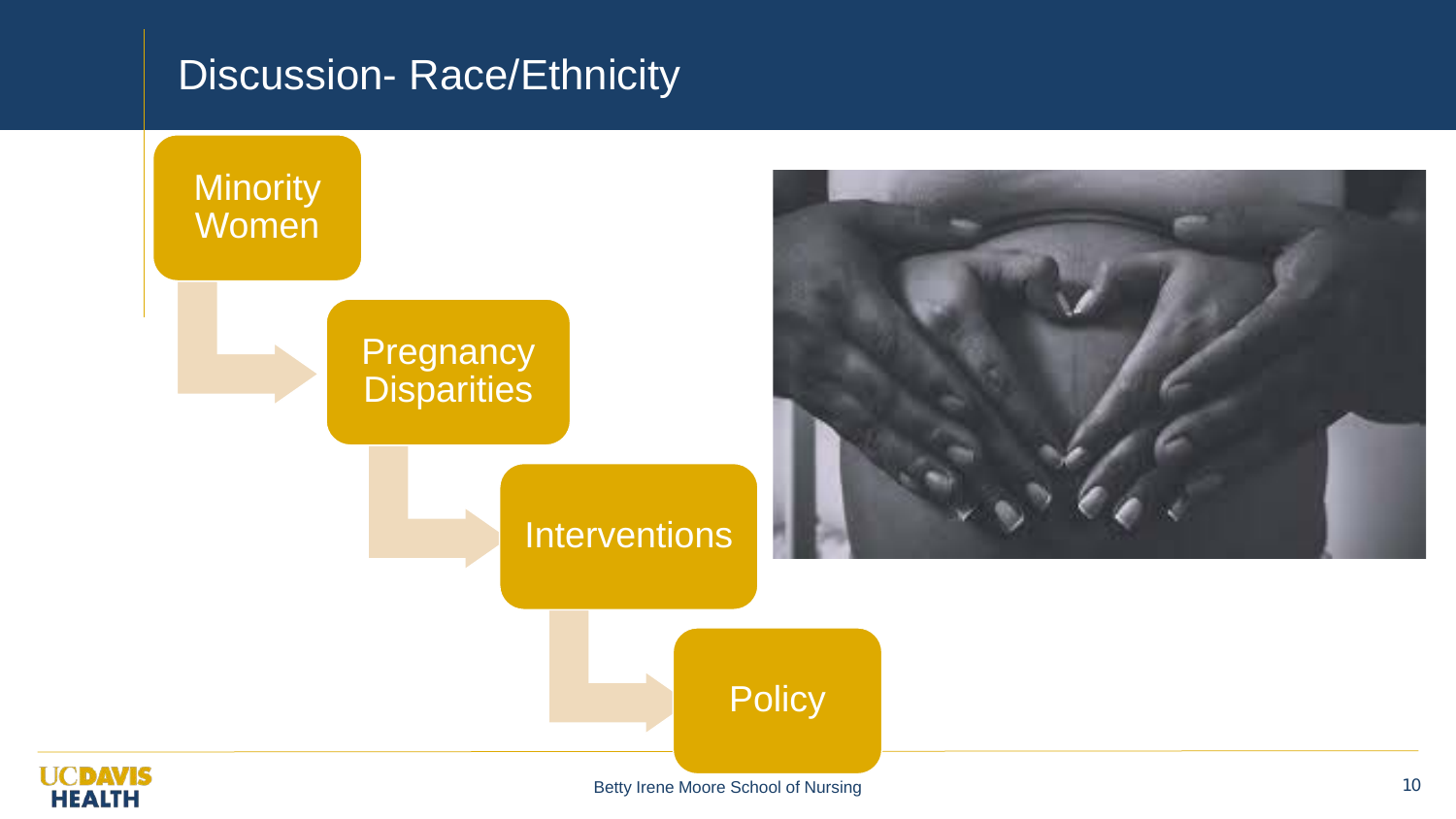#### Discussion-Prenatal Care





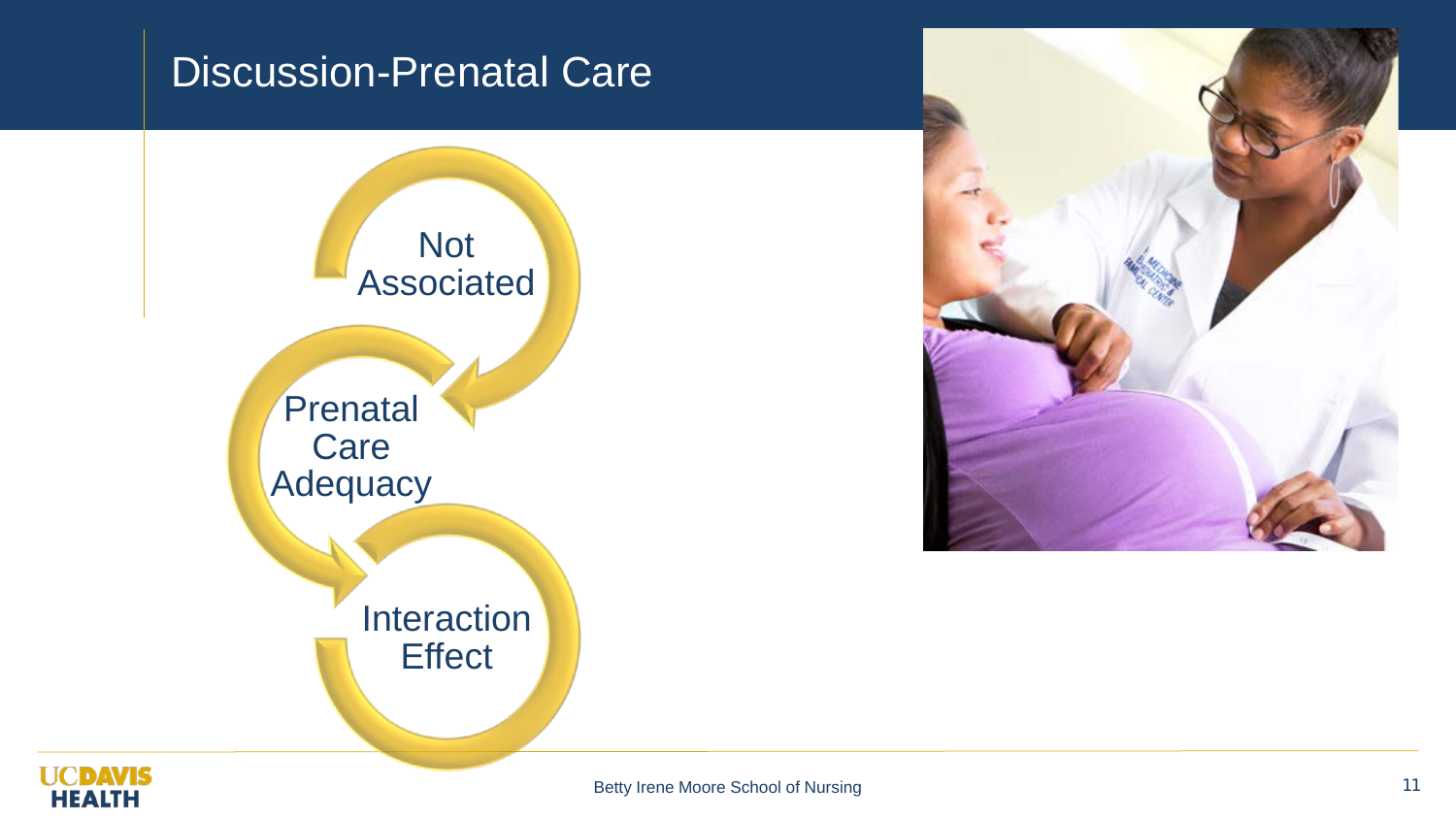#### Thank you-Family, Friends, Cohort

- Dissertation Committee Members:
	- Jill Joseph, M.D., Ph.D., M.P. H
	- Larissa May, M.D., M.S.P.H., M.S.H.S.
	- Christiana Drake, Ph.D.,
- Qualifying Exam Committee Members:
	- Jill Joseph, M.D., Ph.D., M.P. H
	- Janice Bell, Ph.D., M.P.H., M.N.,
	- Audrey Lyndon, Ph.D., R.N.-C., FAAN
	- Larissa May, M.D., M.S.P.H., M.S.H.S.
	- Christiana Drake, Ph.D.
- Gordon and Betty Moore Foundation